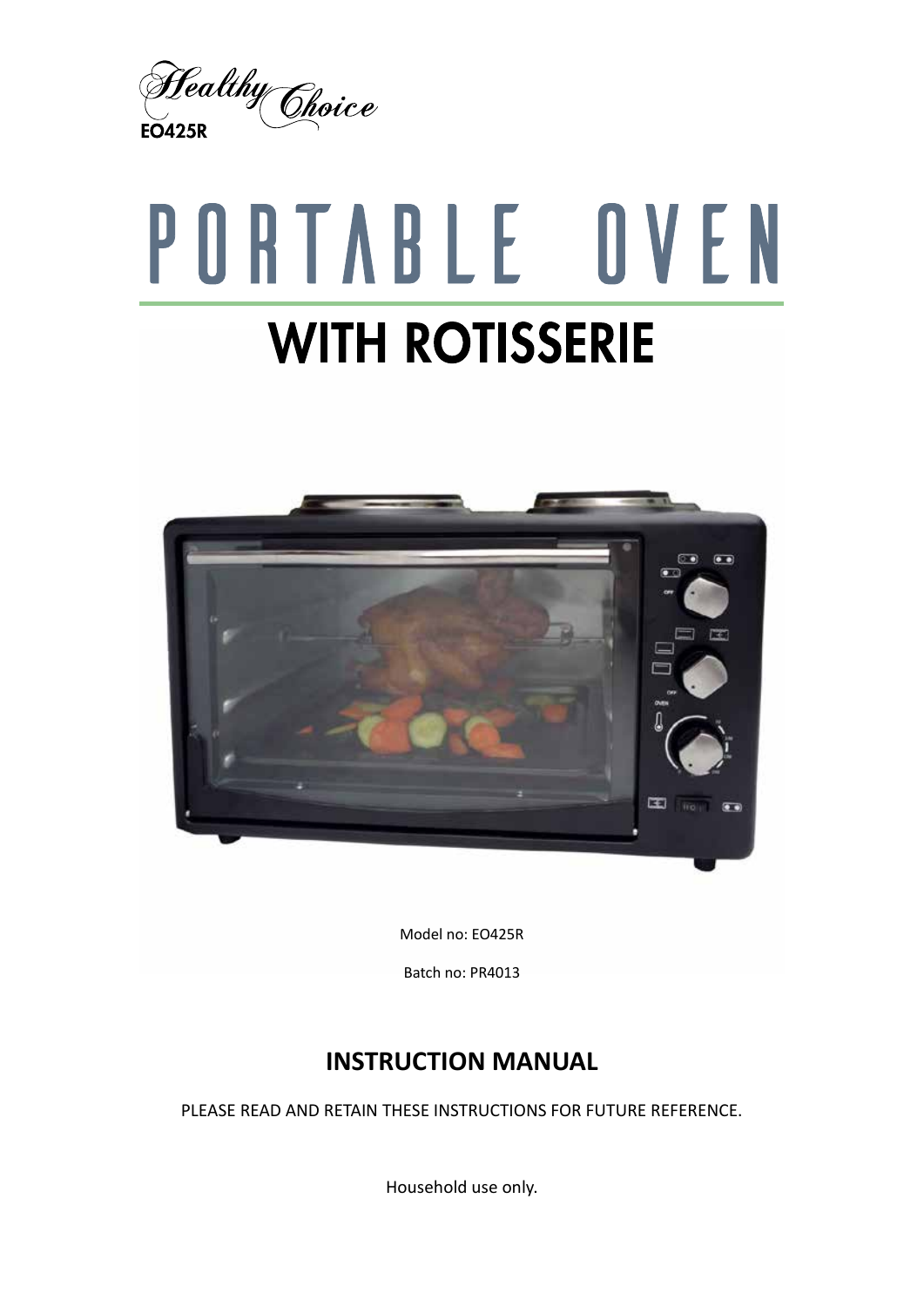#### **1. POWER**

- Oven: 1350w 230v
- Hotplate: 1700w 230V
- **Oven and hotplates cannot operate simultaneously.**
- WARNING! THIS APPLIANCE MUST BE EARTHED!

#### **2. IMPORTANT SAFEGUARDS**

When using electrical appliances, basic safety precautions should always be followed including the following:

#### READ ALL INSTRUCTIONS

- Never use the oven if it is damaged in any way.
- TO protect against electrical shock, do not immerse the cord or plug in water or any other liquid.
- Do not operate any appliance with a damaged cord or plug.
- Do not let power cord hang over the edge of the table or kitchen work top or touch hot surfaces.
- Ensure that the appliance is placed on a firm level surface and close to an electrical outlet.
- Always ensure that you have disconnected the plug form the wall outlet before proceeding to clean the oven.
- Make sure that electrical cable does not come into contact with the heated parts of the oven.
- The temperature of accessible surfaces may be high when the appliance is operating.
- Do not touch hot surfaces, use handles or knobs.
- Do not use outdoors.
- This appliance is not intended to be operated by means of an external timer or separate remote-control system.
- Do not use the appliance for anything else other that it's intended use.
- Do not sprinkle water on the glass window whilst it is still very hot as this could cause the glass to crack.
- Never immerse the heating element in water. Even a drop of water may damage the parts and cause an electric shock.
- DO NOT leave the hot plates "ON" without pots-except for pre-heating for a maximum 3 minutes.
- No liability can be accepted for any damage caused by noncompliance with these instructions or any other improper use or mishandling.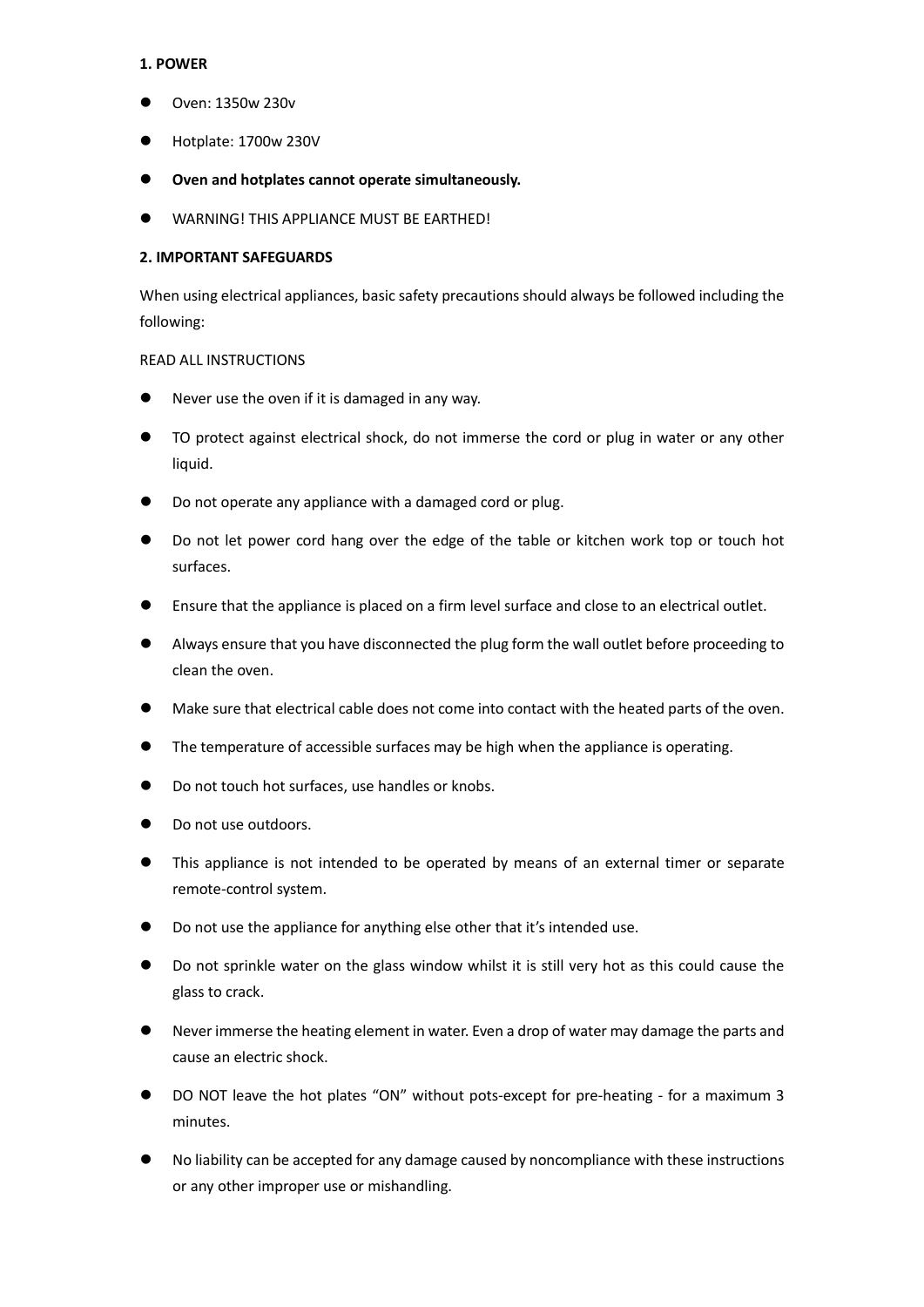- This appliance is not intended of use by persons (including children) with reduced physical, sensory or mental capabilities, or lack of experience and knowledge, unless they are supervised or given instruction concerning use of the appliance by a person responsible for their safety. Children should be supervised to ensure that they do not play with the appliance.
- If the supply cord is damaged, it must be replaced by a service agent or a similarly qualified person in order to avoid a hazard.
- This appliance is intended to be used in household and similar environments such as:
	- staff kitchen areas in shops, offices and other working environments;
	- farm houses;
	- by clients in hotels, motels and other residential type environments;
	- bed and breakfast type environments.

#### **3. USE**

#### BEFORE USING FOR THE FIRST TIME

Ensure that the distance between the oven and the wall (back &side) is at least 25cm.

When using the oven for the first time, place oven on max setting for 5 minutes. Do not place anything in the oven during this period. The oven may generate smoke during this period, this is normal. Then smoke will burn off safely in a few minutes.

#### **4. COOKING TIPS**

Before placing the food in the oven to be grilled, oil the grill pan.

If the food to be cooked is oily or greasy, such as roast chicken etc., use two pieces of aluminum foil, place one on the grill pan and use the other to cover the food. This avoids oil or grease splashing during operation.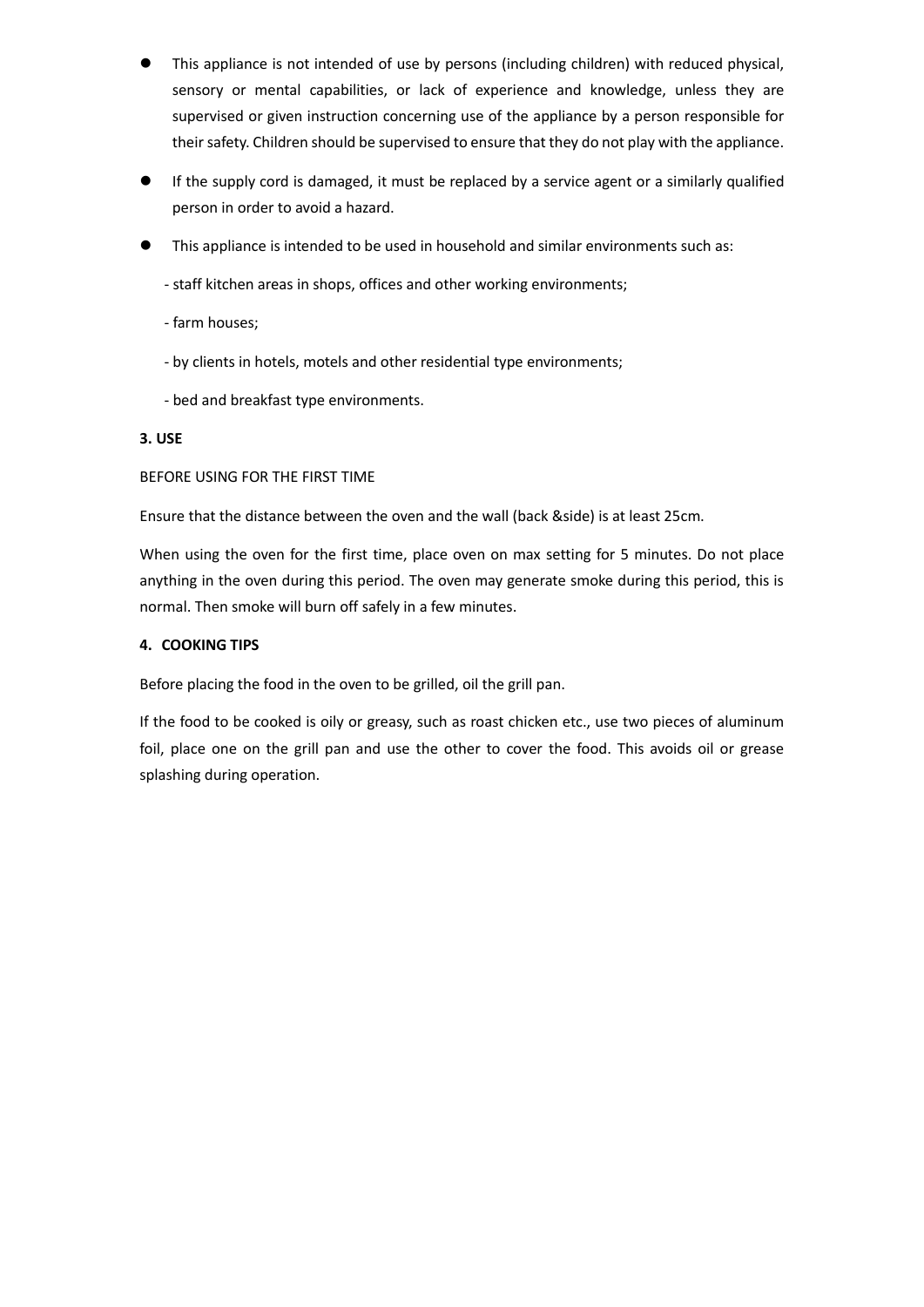#### **5. OPERATING THE UNIT**

Plug the cable into the wall socket. This appliance must be earthed!

#### Control Panel



**Top control Knob** - OFF /Left/ Right/ Both Hotplate

**Middle control knob** - OFF/ Top Heating Elements/ Bottom Heating Elements / Both Heating Elements/ Both Heating Elements & Rotisserie function

**Bottom Control Knob** - Thermostat for oven control

**Switch** – A 3 x position switch for Oven ON/ OFF/ Hotplates

- The top heating element is ideal for grilling, the bottom element is ideal for baking.
- For the top, bottom or both elements, set the desired temperature on the bottom control knob.
- The oven will cycle temperature as set on the control knob.

Please Note: If the Switch is in the "O" (OFF) position, neither the rotisserie nor the hotplates will operate.

### **6. HOTPLATES**

Ensure the switch is on the hotplates position.

Turn the top control knob to your chosen hotplates operation method:

Left hotplate, right hot plate, both hotplates.

The hot plates do not have an adjustable setting. It will be on at full heat.

Place a pot or pan on to the desired element and commence with cooking.

When you have finished using the hotplates, move the top control knob to the off positon and ensure the switch is put into the off position.

Hotplates power:

Large element(left) 850w-1000w/220v-240v

Small element (Right) 650w-700w/220v-240v

Both elements (left & right) 1500w-1700w/220v-240v